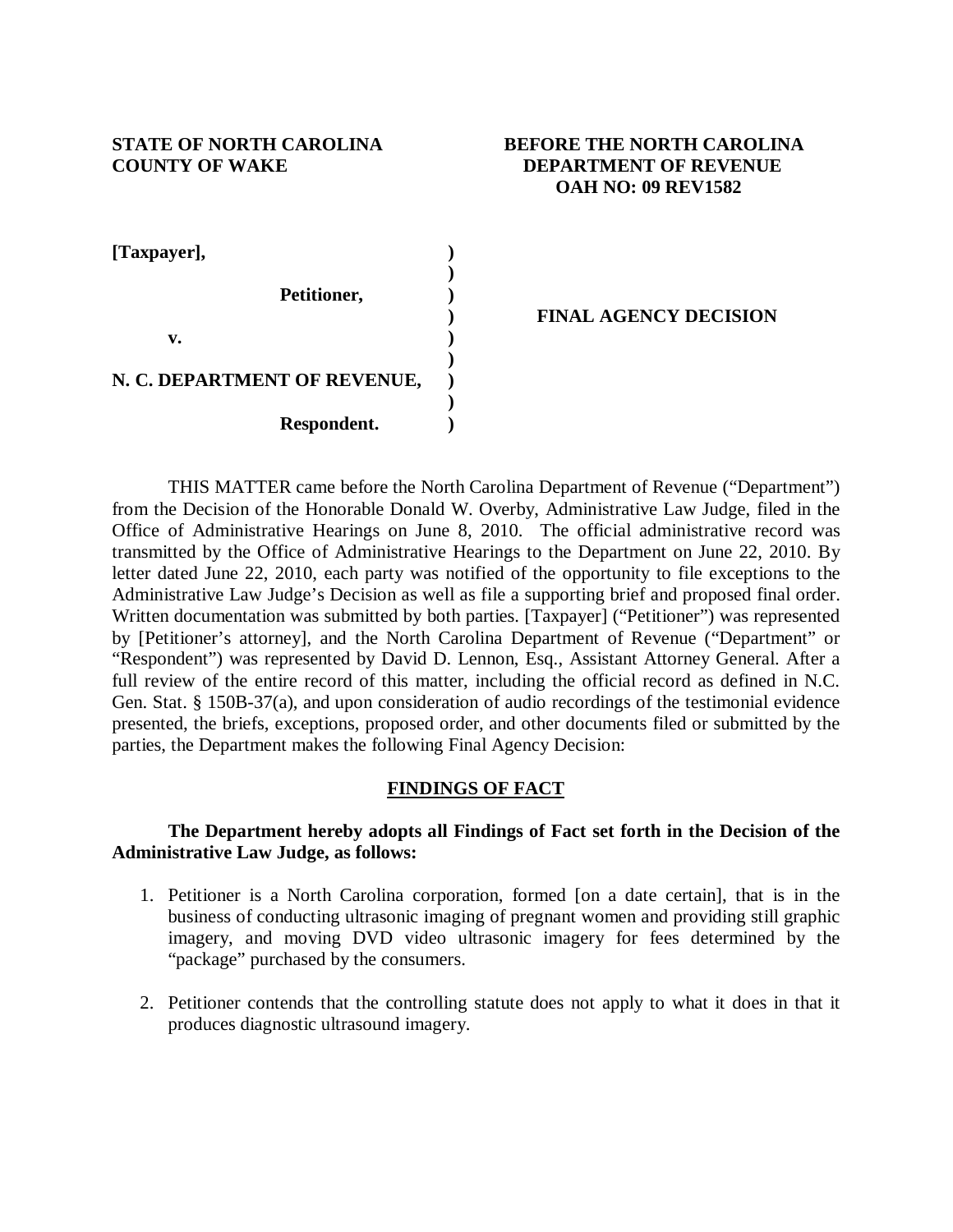- 3. Petitioner was licensed on [a second date certain] to use the name "[Trade Name]" by [owner of the trade name], a[n out-of-state] Corporation owned then and now by [Owner of Corporation].
- 4. Petitioner was originally incorporated by [two incorporators] (collectively, "former owners") and was owned by them until it was purchased by [Current Owner] on December 31, 2004.
- 5. [Current Owner], the current President and owner of Petitioner, has operated the business of Petitioner since she acquired it.
- 6. The North Carolina Department of Revenue conducted an audit ("Audit") of Petitioner for the period September 1, 2004 through May 31, 2006 ("Audit Period").
- 7. Based upon the Audit, the Department determined that Petitioner was selling the graphic and video images of *in utero* babies at retail, and issued a proposed assessment to Petitioner for unpaid North Carolina sales tax, interest, and penalties for the Audit Period in the total amount of \$15,703.95. By the time of the Notice of Final Determination, the amount due had increased with interest through December 31, 2008, to \$17,657.66.
- 8. Petitioner timely requested a departmental review of the proposed assessment, and upon the Department's issuance of its Notice of Final Determination upholding the assessment, Petitioner timely filed its Petition with the Office of Administrative Hearings.
- 9. During the audit period until time of hearing, no one from the Department had actually visited the Petitioner's site to observe how the business was conducted; however, that is not controlling in that the auditor dealt directly with Petitioner's representative as is customary practice.
- 10. [Current Owner] bought the previous owners' shares in [Petitioner] in part because she wanted the use of the name "[Trade Name]" because of the name recognition and the relationship with area doctors.
- 11. The Stock Purchase Agreement by which [Current Owner] acquired [Petitioner] specifically acknowledges the license with [Trade Name] and provides for its continuation under [Current Owner]'s ownership.
- 12. The License Agreement provides that it continues in effect and applies to the successors and assigns of the initial Licensee. The License Agreement requires the Licensee to adhere to the "nondiagnostic" nature of the business.
- 13. According to Michael Stephenson, an Administrative Officer in the Sales and Use Tax Division of the Department, the Petitioner did not initially deny that it was selling photographs and videos when the Department first assessed the taxes in this case.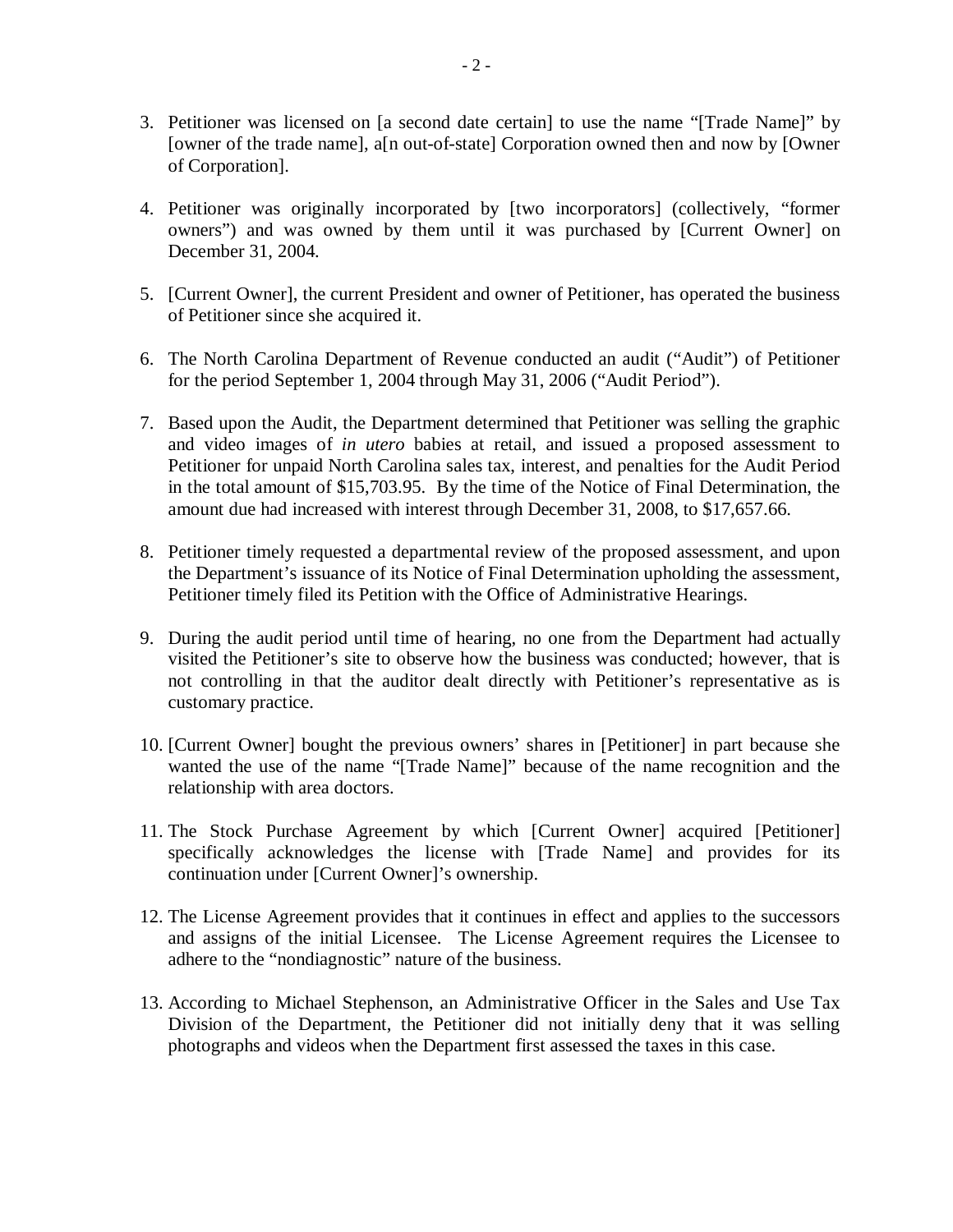- 14. [Current Owner] is a certified sonographer who has worked at [a certain] Medical Center and various other medical facilities performing ultrasounds that are the same as or similar to those performed at Petitioner's business. Only certified sonographers use the ultrasound equipment at Petitioner's business.
- 15. [Current Owner] contends that since she has owned [Petitioner], it has only performed medical diagnostic ultrasound examinations, and she contends that Petitioner requires a doctor's order to perform an ultrasound examination.
- 16. [Trade Name]'s website provides that all potential clients must be under the care of a doctor or midwife. It further states that the provider must be aware that they are getting an "elective ultrasound and conformation (sic) is made."
- 17. Petitioner as well requires its consumers to be under a doctor's care. The "doctors' orders" furnished in support of Petitioner's position that it is performing diagnostic ultrasounds do not direct the performance of any ultrasound examination, but merely give permission to Petitioner to conduct an ultrasonic examination.
- 18. Petitioner does not give the consumers any medical advice and cannot give a diagnosis based on the ultrasounds performed.
- 19. [Petitioner's employee] has worked for [Petitioner] since early 2008, becoming employed after the audit in question. She is a certified sonographer. [Petitioner's employee] confirms that during the time that she has been with Petitioner, the client intake procedure involves customers selecting and paying for "packages" that include an examination for a specified period of time, and recorded still or video ultrasonic images of the fetus.
- 20. [Petitioner's employee]'s [*sic*] experience with Petitioner is that the length of the procedure is determined solely by the "package" purchased by the consumer, and that the number and type of still and video ultrasonic images of the fetus increased directly with the price of the "package" selected.
- 21. The length of time spent with the consumer and the number and duration of the images provided by Petitioner to the consumer are totally dependent on which "package" is purchased and is not driven by medical diagnoses.
- 22. The ultrasound machine Petitioner uses for its ultrasonic imagery is of a type used for medical ultrasonic examinations.
- 23. The ultrasound machine used by Petitioner was acquired from the former owners, and, to the best of [Current Owner]'s knowledge, the former owners did not perform any medical diagnostic ultrasound examinations in the conduct of Petitioner's business.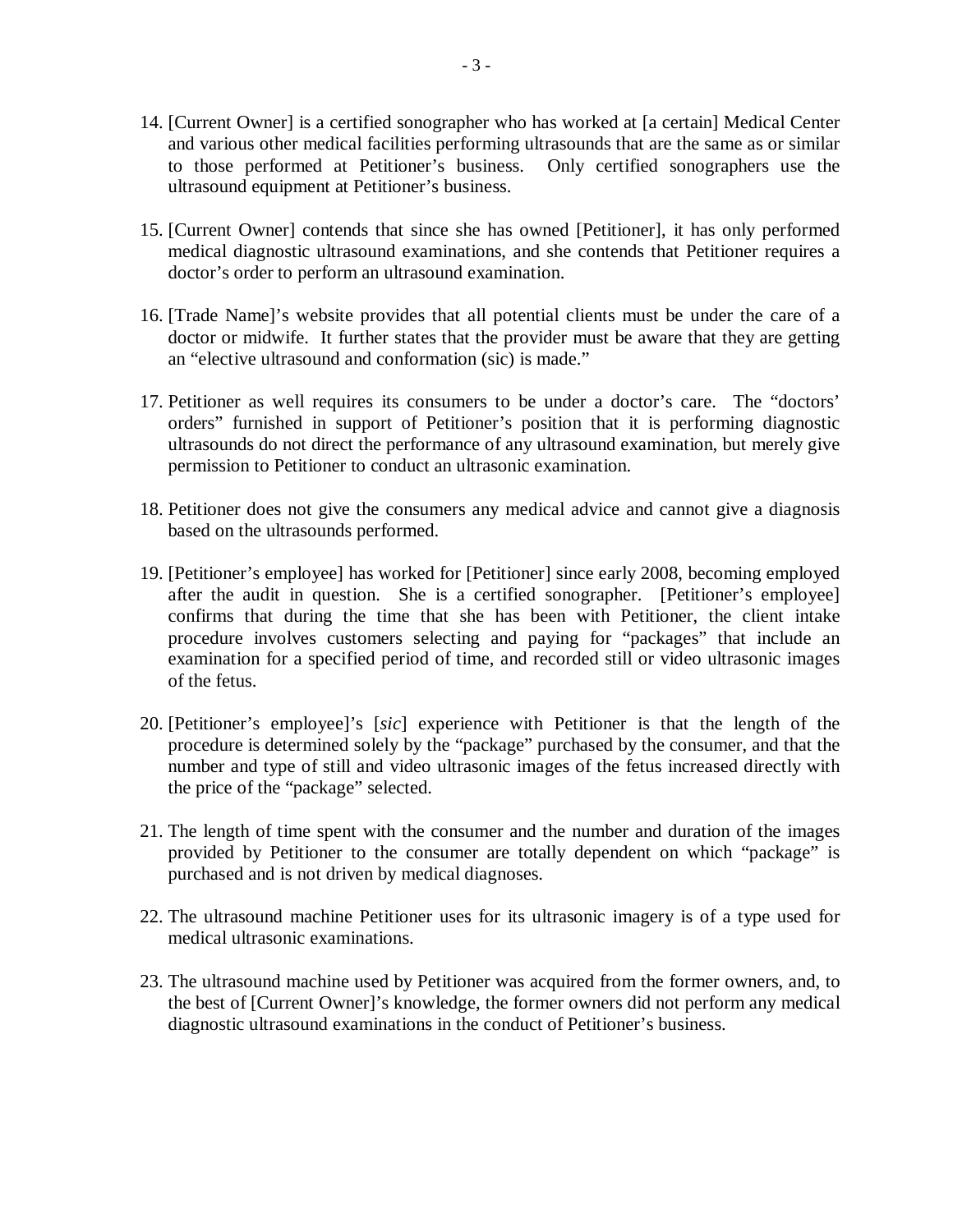- 24. The website for [Trade Name] during the Audit Period advertised that its licensees provide "packages" for specified prices, consistent with the pricing structure described by [Petitioner's employee]'s [*sic*] testimony.
- 25. The website for [Trade Name] advertised during the Audit Period that its licensee's services were "nondiagnostic."
- 26. During the latter part of the Audit Period, after [Current Owner] had acquired ownership of Petitioner, she provided information for a website for the shopping center in which Petitioner is located, in which she furnished a direct link to the [Trade Name] website, which specified that the services of its licensees were "nondiagnostic."
- 27. [Current Owner] contends that she could not control the contents of the [Trade Name] website, and that she had been involved in a dispute with the licensor of [Trade Name], in which she had requested the website be changed to specify that Petitioner could conduct diagnostic ultrasonic procedures.
- 28. The License Agreement provides that the Licensee (Petitioner herein) "shall be responsible" to tailor its own brochures, advertisements and marketing ideas to suit its business. Although Petitioner has apparently been in negotiations with the Licensor over changing some of the promotional literature, she has not changed those matters within her own control. These include a brochure provided by Petitioner's representative to Respondent, captioned "[Trade Name]" and specifically states that the procedures are non-diagnostic. She likewise did not change the advertisements within the shopping center where the business is located.
- 29. Even to the date of hearing, well past the audit period, Petitioner's contention that she is trying to distance herself from the non-diagnostic aspect of the franchise is not supported by the evidence. The benefits Petitioner derived from continuing with the franchise and using the name have thus far out-weighed the negatives, and she has continued to reap the benefits of that relationship with its name recognition.
- 30. Copies of emails from [Current Owner]'s exchanges with the licensor of [Trade Name] are from 2008, well after the Audit Period in this case, and in any event, show that the licensor made the changes requested by [Current Owner] at that time, thus establishing that Petitioner did have the ability to affect the contents of the [Trade Name] website.
- 31. [The property manager], property manager of the shopping center in which Petitioner is situated, confirmed that Petitioner never removed the link to the [Trade Name] website which was contained in Petitioner's section of the shopping center website, and that Petitioner never provided any language for the shopping center website to qualify or disclaim any part of the [Trade Name] website to which it was linked.
- 32. [Current Owner] and her accountant, [Petitioner's accountant], CPA, both admitted that the recorded ultrasonic images given Petitioner's customers are tangible property.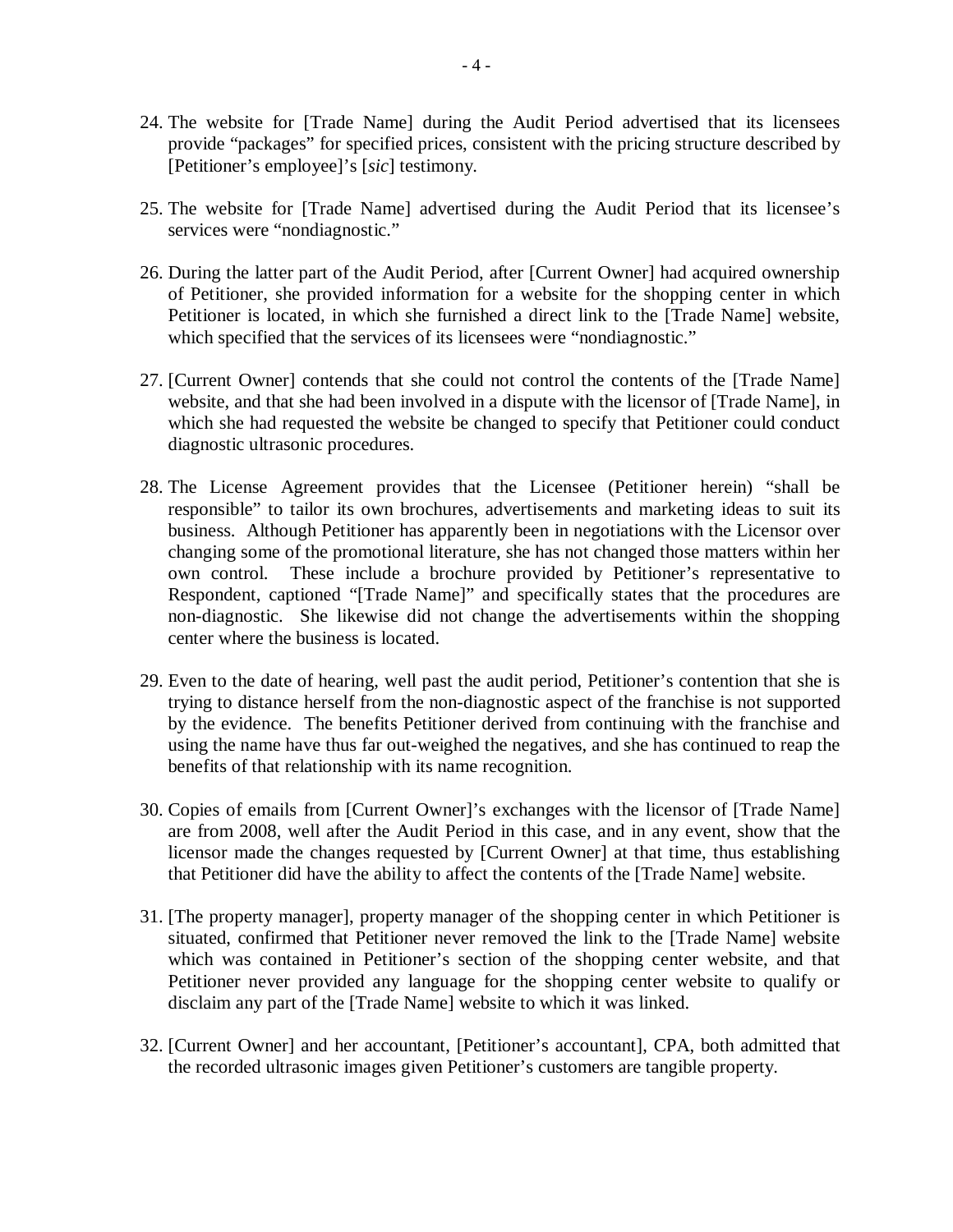- 33. [Petitioner's accountant] was qualified and received as an expert on North Carolina tax law. On cross-examination, he admitted that if Petitioner was selling the recorded ultrasonic still and video images, those sales would be subject to sales tax.
- 34. Eddie Dalton was the Department's audit supervisor in this case. The figures on the sales of "packages" contained in the audit report were provided to the Department by Petitioner.
- 35. The assessment in this case was based upon applying the sales tax rate to the figures on the sales of "packages" contained in the audit report.
- 36. Petitioner did not present any evidence challenging the calculation of the tax figures in the Department's assessment, other than to contest that the transactions on which the assessment was based was [*sic*] subject to sales tax.

# **CONCLUSIONS OF LAW**

# **The Department hereby adopts all Conclusions of Law set forth in the Decision of the Administrative Law Judge, as follows:**

- 1. N.C. Gen. Stat. § 105-164.4(a) (2005) provides "A privilege tax is imposed on a retailer [based upon] the retailer's net taxable sales or gross receipts, as appropriate."
- 2. The term "retailer" is defined by N.C. Gen. Stat. § 105-164.3 (35) (2005), in pertinent part, as, "[E]very person engaged in the business of making sales of personal property at retail, either within or without this State."
- 3. "Sales or selling" is defined by N.C. Gen. Stat. § 105-164.3 (36) (2005) as, "[t]he transfer of title or possession of tangible personal property . . . in any manner, or by any means whatsoever, for a consideration paid or to be paid."
- 4. "Sales Price" is defined by N.C. Gen. Stat. § 105-164.3 (37) (2005) to include, "the cost of all materials used, labor or service costs . . . and any other expense of the retailer."
- 5. Any sales of tangible personal property are statutorily presumed to be subject to sales tax, "until established to the contrary by proper records." N.C. Gen. Stat. § 105-164.26 (2005).
- 6. The burden of proof rests entirely upon a taxpayer to prove that it falls within an exemption or exception from the tax. *Henderson v. Gill*, 229 N.C. 313, 317, 49 S.E.2d 754,757 (1948).
- 7. The decision of the Administrative Law Judge is to be based upon the preponderance of the evidence. N.C. Gen. Stat. § 150B-34.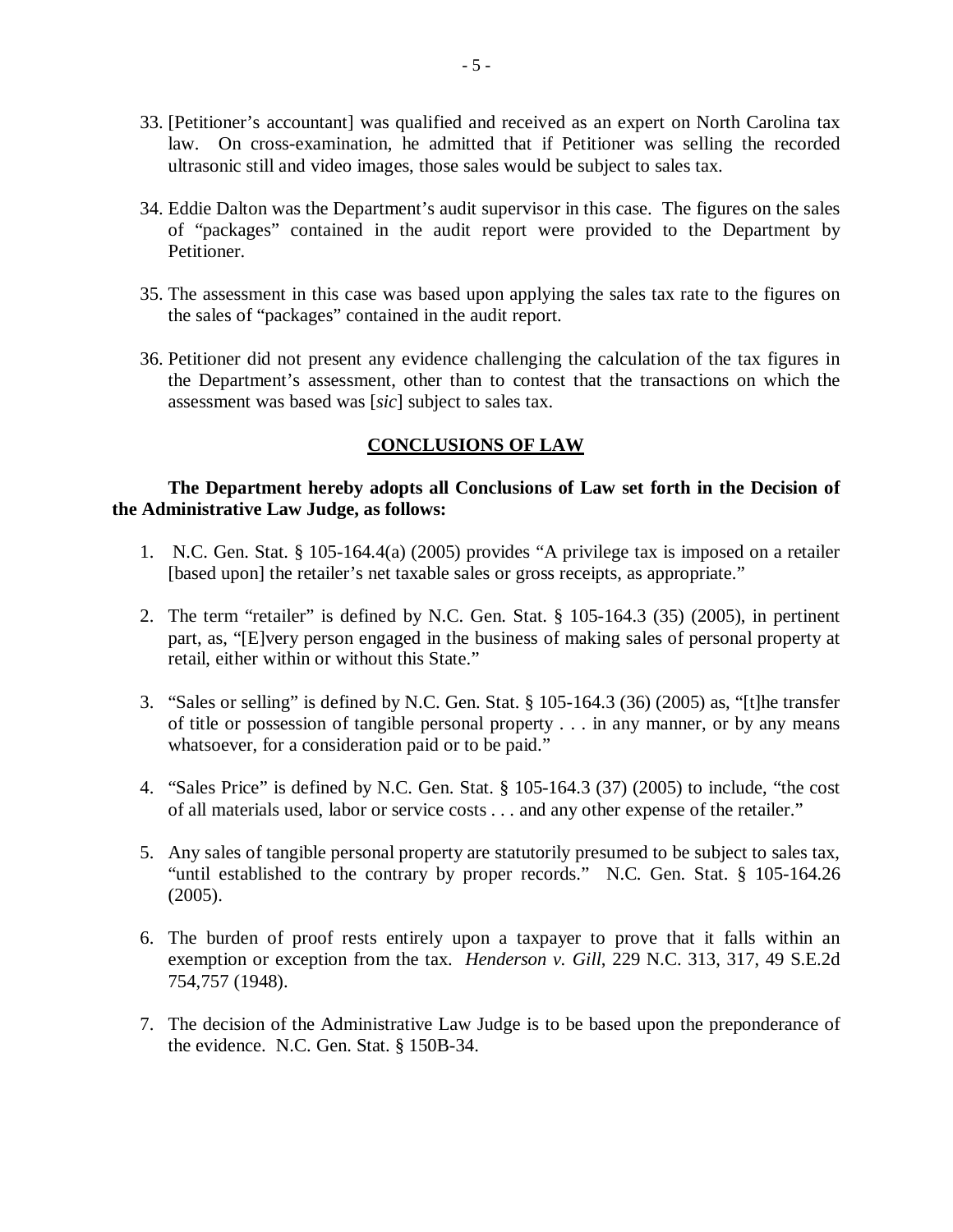- 8. Petitioner failed to present evidence sufficient to establish that it was conducting medical diagnostic ultrasonic examinations.
- 9. The documentation presented by Petitioner was consistent with a business producing ultrasonic images for sale at retail, rather than a medical facility conducting diagnostic ultrasonic examinations.
- 10. Petitioner's efforts to disassociate itself from the business model and website of [Trade Name] are not convincing, in that Petitioner has continued to sell "packages" consistent with the business model of [Trade Name], has not disassociated itself from [Trade Name] in its advertising and shopping center website, and the earliest contemporaneous records showing any assertion by Petitioner that it is performing medical diagnostic ultrasonic examinations are from 2008, which is well after the Audit Period at question in this case.
- 11. The evidence supports the Department's conclusion that Petitioner was, during the Audit Period, engaged in the business of selling tangible personal property, to wit: recorded still and video ultrasonic images of *in utero* babies, at retail, that the sales figures for "packages" upon which the assessment was based accurately reflect the gross retail sales, and that the tax, penalties, and interest assessed by the Department in this case are true, accurate, and correct.
- 12. Petitioner has failed to show, by a preponderance of the evidence, that it is entitled to any exemption or exclusion from the tax assessment at issue.
- 13. Petitioner has failed to show, by a preponderance of the evidence, that the Respondent was arbitrary, capricious, or erroneous in upholding its assessment of sales tax, penalties, and interest against Petitioner for the Audit Period.

### **DECISION**

The Department determines that the Findings of Fact and Conclusions of Law of the Administrative Law Judge, as adopted by the Department, support the Administrative Law Judge's Decision in favor of the Respondent. The Department hereby adopts the Decision of the Administrative Law Judge in the above captioned case, upholding the tax assessment issued to Petitioner by Respondent. The Final Determination dated December 29, 2008 issued to Petitioner by Respondent is affirmed as to the tax in the amount of \$11,943.01, penalties in the amount of \$2,985.48, and interest calculated through today in the amount of \$3,688.99, for a total amount of tax, penalties, and interest due as of August 10, 2010 of \$18,617.48, plus interest accruing at the rate of \$1.64 per day after August 10, 2010, until the tax is paid in full.

#### **APPEAL**

Pursuant to N.C. Gen. Stat. § 150B-45, a party wishing to appeal the final decision of the Department in a contested tax case arising under N.C. Gen. Stat. § 105-241.15 may commence such an appeal by filing a Petition for Judicial Review in the Superior Court of Wake County and in accordance with the procedures for a mandatory business case set forth in N.C. Gen. Stat. §